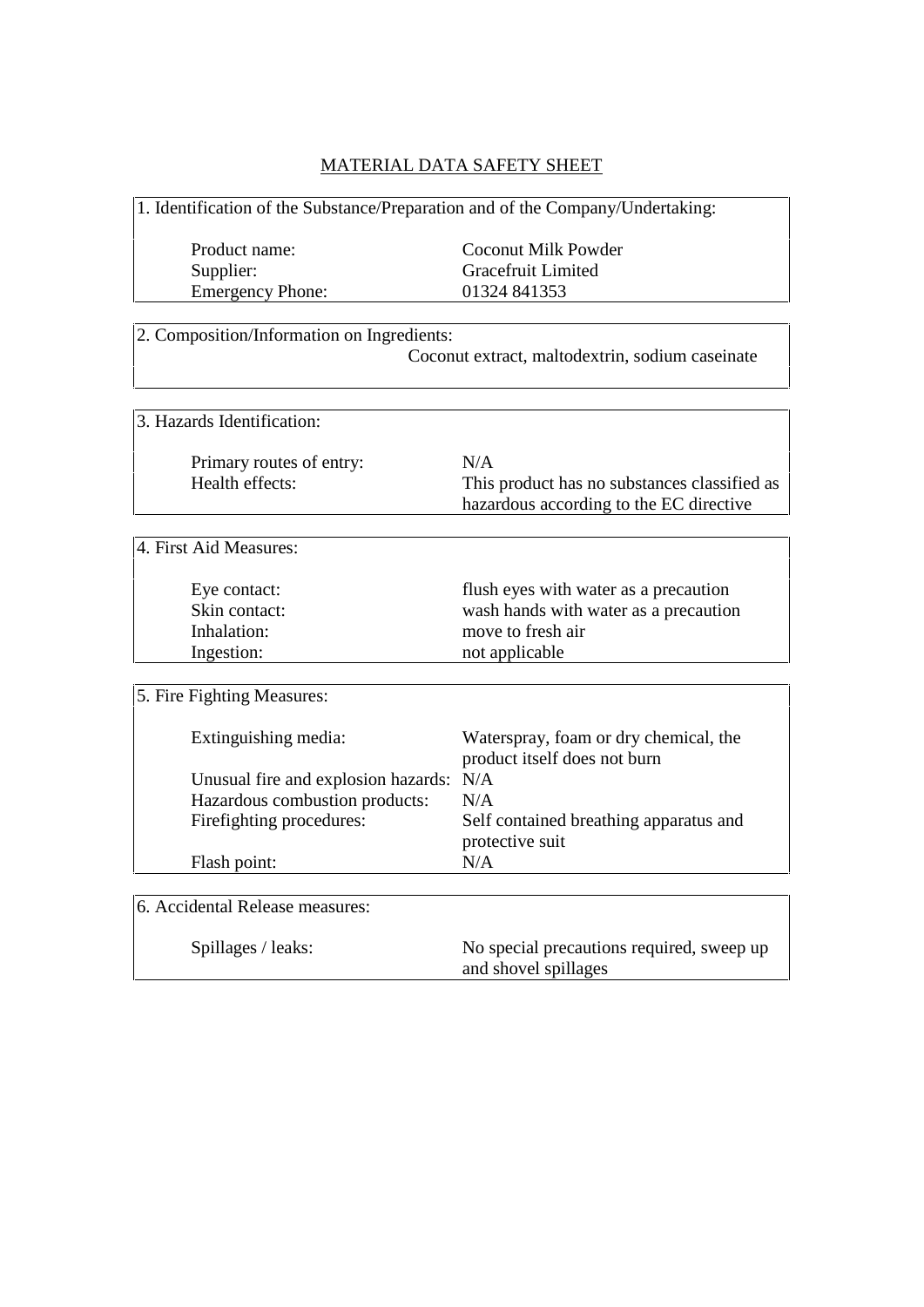Coconut Milk Powder MSDS page 2 7. Handling and Storage: Storage: Store in cool and shaded area. Keep away from open flames, hot surfaces and sources of ignition. Protect from light. Handling: No special handling advice required

8. Exposure controls / protection information:

| UK occupational exposure:        | No data available |
|----------------------------------|-------------------|
| Standard respiratory protection: | Not required      |
| Ventilation protection:          | Not required      |
| Eye protection:                  | Not required      |
| Hand protection:                 | Not required      |

9. Physical and Chemical Properties:

| Physical state:      | Powder                    |
|----------------------|---------------------------|
| Colour:              | White                     |
| Odour:               | Characteristic of coconut |
| Boiling point:       | N/A                       |
| Vapour pressure:     | N/A                       |
| Melting point:       | $23 - 28$ °C              |
| Specific gravity:    | N/A                       |
| Vapour density:      | N/A                       |
| Solubility in water: | Soluble in water          |

10. Stability and Reactivity:

| Stability:                              | Stable - prone to oxidation if conditions |
|-----------------------------------------|-------------------------------------------|
|                                         | favour                                    |
| Conditions to avoid:                    | Odour                                     |
| Materials to avoid:                     | None under normal use                     |
| Hazardous decomposition products: None  |                                           |
| Hazardous polymerisation products: None |                                           |

11. Toxicological Information:

No experimental toxicological data on the preparation are available